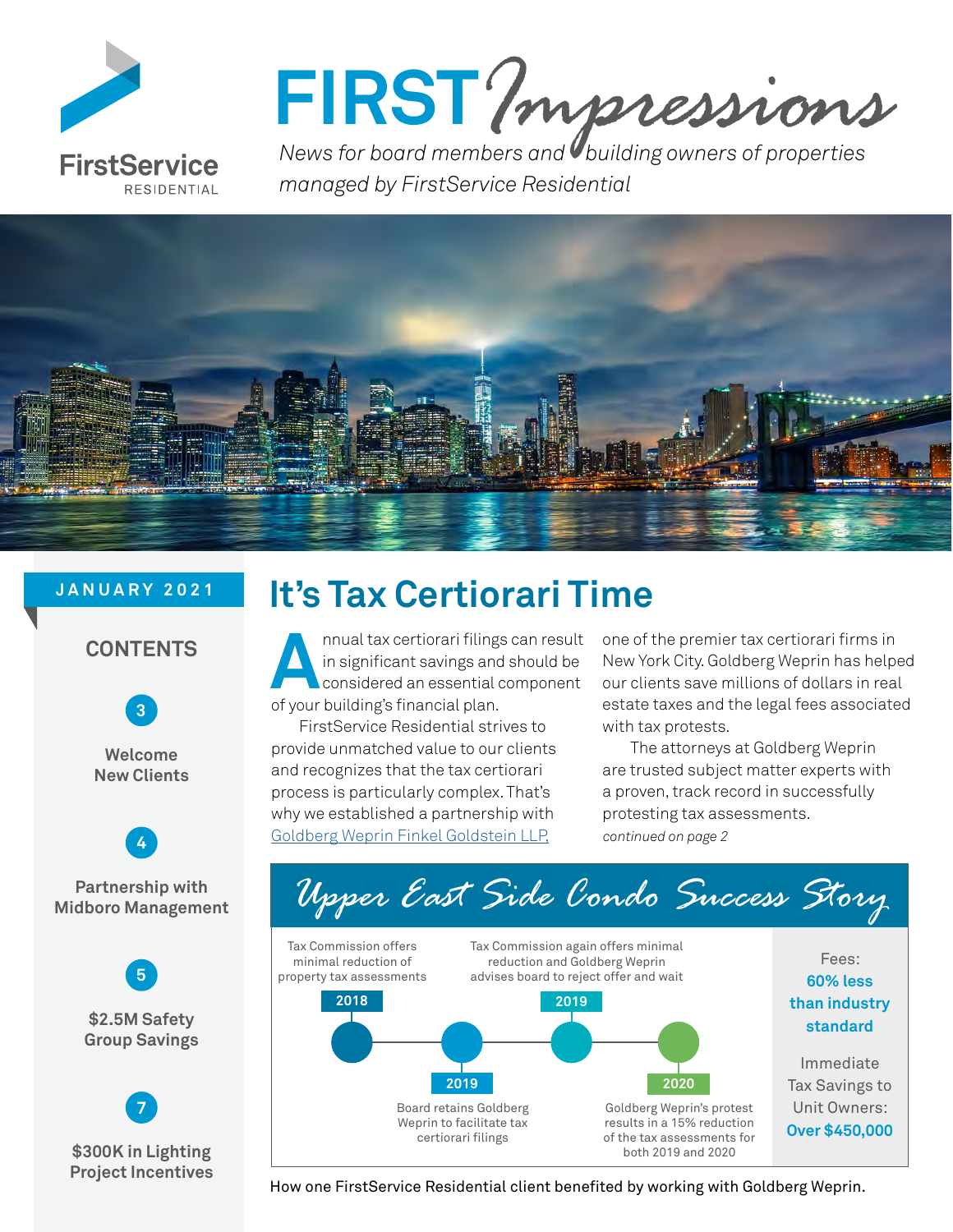### **Tax Certiorari** *continued from front page*

FirstService Residential has negotiated a reduced fee structure with Goldberg Weprin that is significantly lower than competing firms. Our clients pay a contingency fee that will not exceed 9% of the total tax savings. Goldberg Weprin also provides an alternative fee calculation based on the actual tax savings for the first year of the reduction. This alternative formula typically works out to be even lower than 9% of total tax savings. As an added benefit, the fee is calculated using both methods, and your final bill is always the formula that results in the lower fee.

Your building has until March 1 to file a protest with the New York City Tax Commission.



This [two-minute video](https://www.youtube.com/watch?v=9kUNdk-EeFc) further explains the tax certiorari process and potential for savings.

## **COMPLIANCE UPDATES**

### **2021/22 TAX PROTEST APPLICATIONS**

Tax certiorari firms are preparing the applications to protest the real estate taxes for the 2021/22 tax year. FirstService Residential is working with our clients' attorneys to provide them with the required financial information to file the application. We will coordinate with owners and boards to have the protest applications signed, notarized and returned to the attorney in advance of the March 1, 2021 filing deadline.

### **2021/2022 COOPERATIVE AND CONDOMINIUM TAX ABATEMENT FILING**

FirstService Residential is in the process of renewing the abatement for buildings previously enrolled in the program and applying for any properties that have recently become eligible (new developments or expiring tax exemption i.e. 421a, 421g, J51). All paperwork will be submitted by the February 15, 2021 deadline as required by the Department of Finance.

### **2021 ANNUAL SAFETY NOTICES**

Annual Safety Notice packages are being distributed to all properties. These packets will include the fire safety guide, window guard notice and response form, lead paid notice and response form (if applicable), fire emergency preparedness guide, FDNY checklist and bulletin. All documents are required to be distributed annually to the occupant of the apartment. Residents must respond using the enclosed form, by web portal or phone, by February 15, 2021.

![](_page_1_Picture_12.jpeg)

#### **LL84 BENCHMARKING PREPARATIONS**

NYC Local Law requires the annual benchmarking of energy and water usage for buildings larger than 50,000 square feet. The law aims to inform building owners and tenants on how to make their buildings more efficient. As the

![](_page_1_Picture_15.jpeg)

May 1 benchmarking deadline approaches, letters to authorize FirstService Energy to handle the required filing will be distributed to your property manager in February.

FirstService Energy is creating a webinar tutorial for resident managers/superintendents, property managers and board members covering the benefits and value of benchmarking. The tutorial also will show how to fill out the benchmarking typology form through FirstService Energy's new online portal. Stay tuned for more information.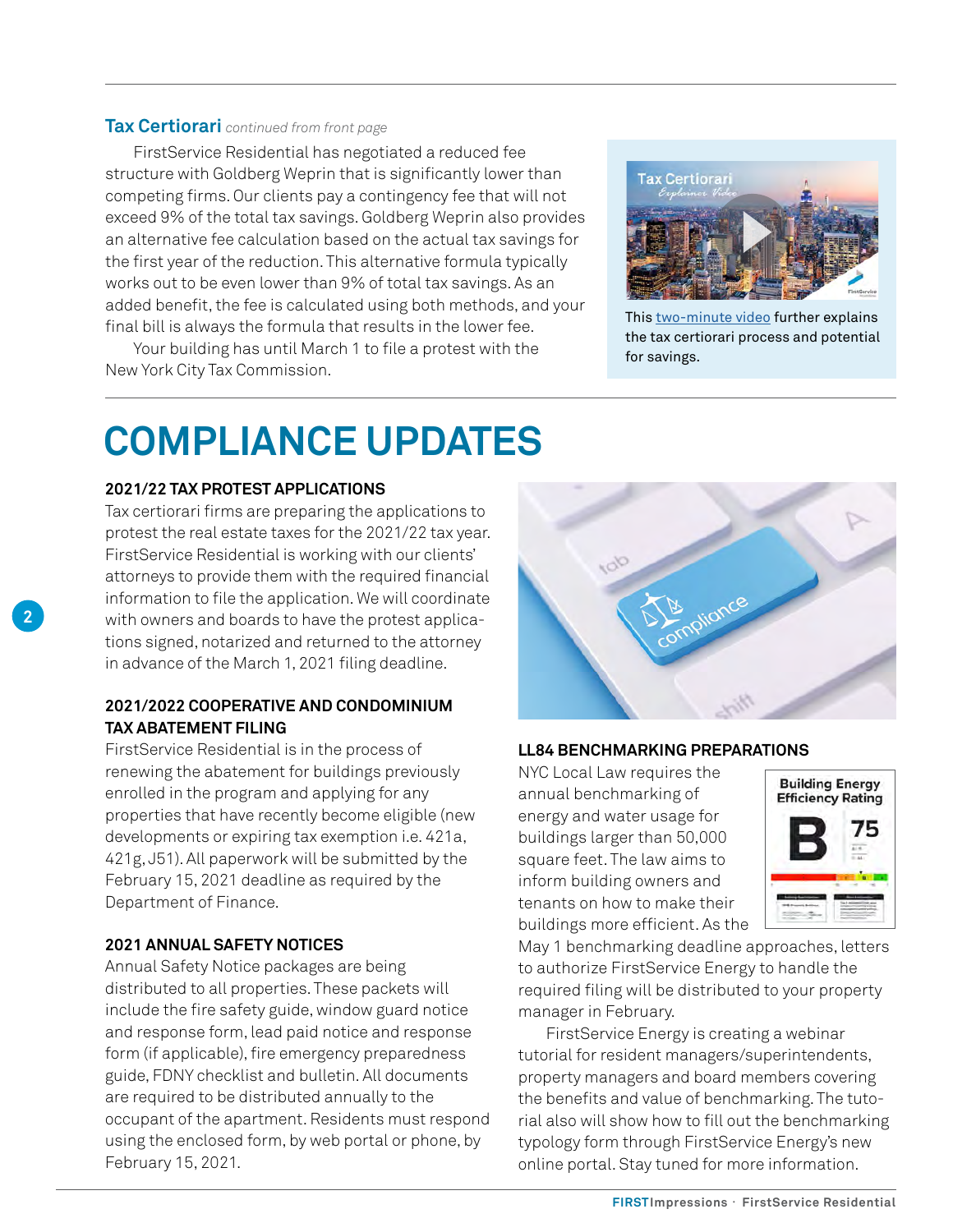*Welcome*

## <span id="page-2-0"></span>**TO THE FIRSTSERVICE RESIDENTIAL FAMILY**

![](_page_2_Picture_2.jpeg)

**NEW DEVELOPMENT (OPENING) 11 HOYT CONDOMINIUM** 11 Hoyt Street, Brooklyn *480 apartments*

![](_page_2_Picture_4.jpeg)

**NEW DEVELOPMENT (TAKEOVER) CHATSWORTH REALTY CORPORATION**

340-344 West 72nd St., Manhattan *125 apartments*

![](_page_2_Picture_7.jpeg)

**330 EAST 80TH TENANTS CORP** 330 East 80th Street, Manhattan *95 apartments*

![](_page_2_Picture_9.jpeg)

**THE BELAIRE CONDOMINIUM** 524 East 72nd Street, Manhattan *134 apartments*

![](_page_2_Picture_11.jpeg)

**NEW DEVELOPMENT (OPENING) 200 AMSTERDAM AVENUE CONDOMINIUM** 200 Amsterdam Ave., Manhattan

*112 apartments*

![](_page_2_Picture_14.jpeg)

**3**

**NEW DEVELOPMENT (OPENING) THE SYMON CONDOMINIUM** 76 Schermerhorn Street, Brooklyn *59 apartments*

![](_page_2_Picture_16.jpeg)

**150 EAST TENANTS CORP.** 150 East 61st Street, Manhattan *125 apartments*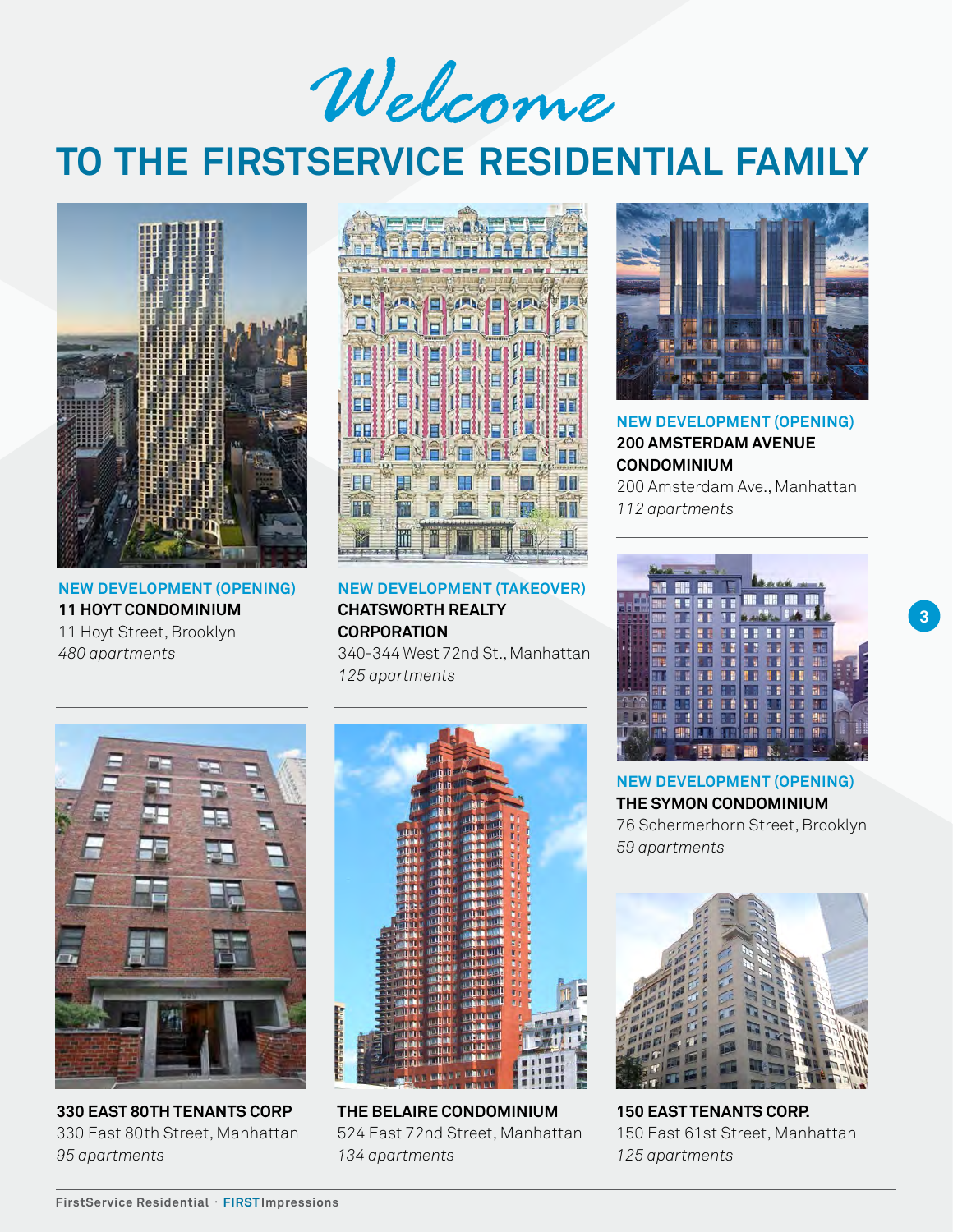## <span id="page-3-0"></span>**FIRSTSERVICE RESIDENTIAL PARTNERS WITH MIDBORO MANAGEMENT**

**FirstService Residential is delighted to wel-**<br> **Figure 10 come to our family Midboro Management,**<br> **Figure 10 condominiums and rental properties in New York Come to our family Midboro Management, a** fellow industry leader serving cooperatives, condominiums and rental properties in New York City for nearly 60 years.

"We are delighted to partner with Midboro President Michael Wolfe and his team who have an exceptional reputation in the property management community," says Dan Wurtzel, President of FirstService Residential New York. "We look forward to the additional benefits our clients will realize from this new partnership."

A 40-year industry veteran, Wolfe brings impressive credentials to the FirstService Residential executive leadership team. He is Chairman of the Real Estate Board of New York's (REBNY) Residential Management Council, a Realty Advisory Board (RAB) Board Member, New York State Certified Continuing Education Instructor, Council of New York Cooperatives and Condominiums Board Member, Member of Union 32BJ Education Advisory Committee and a Licensed Real Estate and Insurance Broker. **4 1** (RAB) Board Member, New York State Certified of your building or your property management team.

"This decision was made with careful consideration of the alignment of our company culture and service standards," adds Wurtzel. "Midboro and

![](_page_3_Picture_5.jpeg)

FirstService Residential share the same philosophy and values of integrity, innovation, leadership, and service excellence."

For FirstService Residential and Midboro clients, there will be no change in the day-to-day operations We remain committed to our mission of delivering exceptional service and solutions that enhance the value of every property and the lifestyle of every resident in the buildings we manage.

Wurtzel and Wolfe are thrilled about the opportunities this partnership presents and look forward to working together to further enhance the value we bring to our clients.

### **COMING SOON**

### **NEW WEBSITE LAUNCHES NEXT MONTH**

We'll soon be launching a new website featuring:

- An updated educational resource library
- Enhanced search functionality
- Improved navigation
- A more engaging user experience

The "Make a Payment" and "Order Documents" buttons will now appear at the top right corner of the website.

You can preview our new website's enhanced design and features [here.](https://www.fsresidential.com/corporate/new-website)

![](_page_3_Picture_18.jpeg)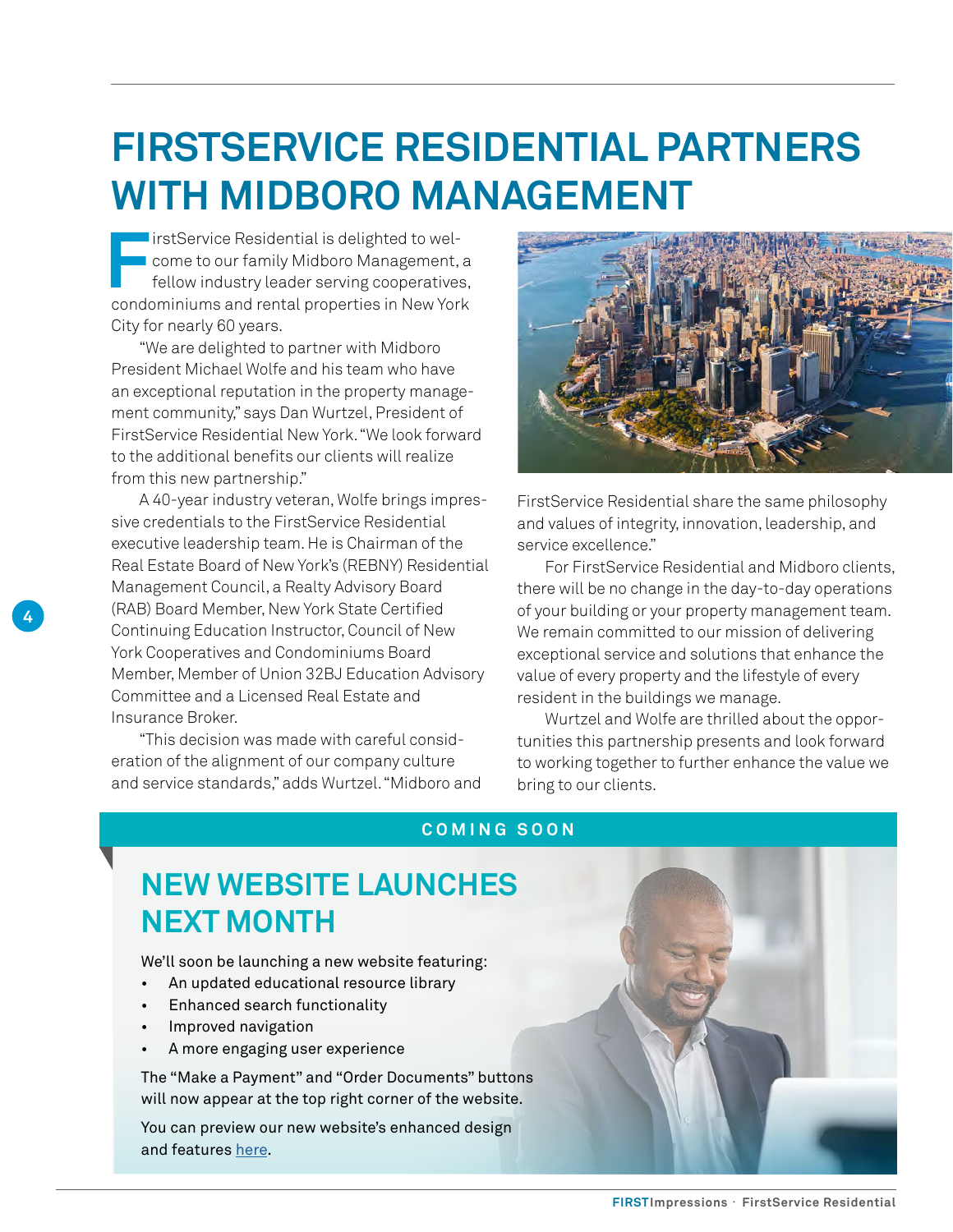## <span id="page-4-0"></span>**CLIENTS SAVE \$2.5 MILLION THROUGH WORKERS' COMP SAFETY GROUP**

**THE hrough participation in a Workers'<br>Compensation Safety Group, First!<br>Residential clients received nearly<br>million in dividends in 2020—amounting** Compensation Safety Group, FirstService Residential clients received nearly \$1.2 million in dividends in 2020—amounting to a 27.5% dividend.

This figure is on top of the \$1.35 million savings our clients received from a 25% premium discount. The dividends and savings are partially a result of the OSHA training FirstService Residential provides to our property managers.

| SAVINGS FROM WORKERS' COMP SAFETY GROUP |                 |                 |                      |  |  |  |  |
|-----------------------------------------|-----------------|-----------------|----------------------|--|--|--|--|
| <b>PROPERTY</b>                         | <b>DISCOUNT</b> | <b>DIVIDEND</b> | <b>TOTAL SAVINGS</b> |  |  |  |  |
| Upper East Side Condo                   | \$20,344        | \$16,853        | \$37,197             |  |  |  |  |
| West Chelsea Condo                      | \$10,269        | \$8,541         | \$18,810             |  |  |  |  |
| Upper West Side Co-op                   | \$12,092        | \$10,045        | \$22,137             |  |  |  |  |
| Washington Heights Co-op                | \$18,806        | \$15,583        | \$34,389             |  |  |  |  |
| Midtown East Co-op                      | \$13,018        | \$10,809        | \$23,827             |  |  |  |  |

### *NYC LIFESTYLE* **NEWSLETTER**

### *NYC LIFESTYLE***— A WEEKLY NEWSLETTER FOR RESIDENTS**

During these challenging times, we understand it's sometimes the little things that can make a difference. With this in mind, our weekly newsletter —*NYC Lifestyle*—is here to help our residents stay active, creative and engaged with the city we call home.

[Click here](https://www.fsresidential.com/new-york/news-and-events/nyc-lifestyle-newsletter) to view the *NYC Lifestyle* library.

![](_page_4_Picture_8.jpeg)

### **2021 AVERAGE INCREASES IN MAINTENANCE FEES/ COMMON CHARGES**

*FirstService Residential Management Portfolio*

![](_page_4_Figure_11.jpeg)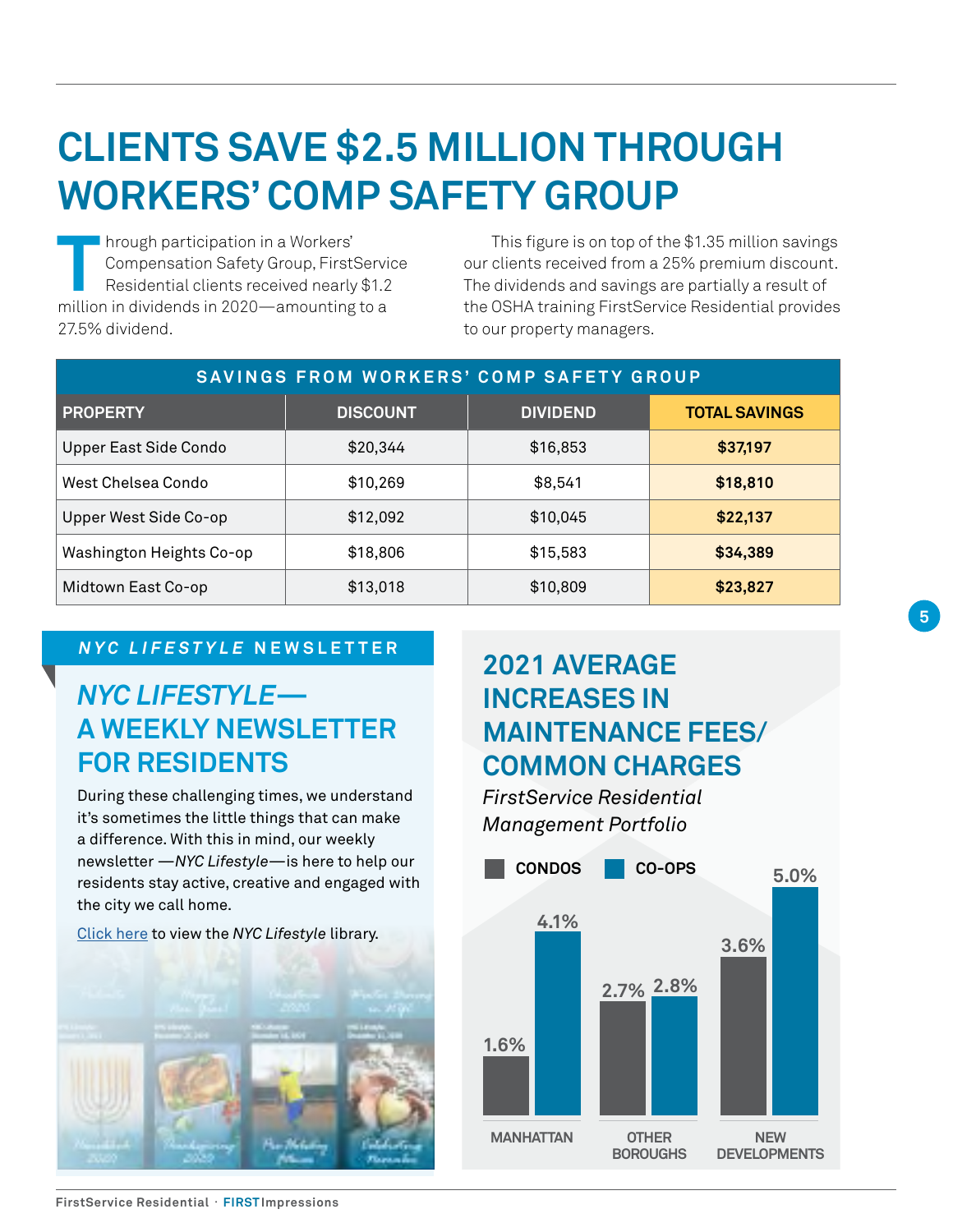## **CON EDISON INCENTIVES: ELECTRIC VEHICLE CHARGING STATIONS**

on Edison has introduced an incentive pro-<br>gram designed to reduce the upfront cost c<br>installing electric vehicle charging stations<br>locatives available through the Electric Vehicle gram designed to reduce the upfront cost of installing electric vehicle charging stations. Incentives available through the [Electric Vehicle](https://www.coned.com/-/media/files/coned/documents/our-energy-future/technology-and-innovation/electric-vehicles/make-ready-program/program-guide.pdf?la=en)  [Infrastructure Make-Ready Program](https://www.coned.com/-/media/files/coned/documents/our-energy-future/technology-and-innovation/electric-vehicles/make-ready-program/program-guide.pdf?la=en) can offset a large portion of, or in some cases all, infrastructure costs associated with the installation.

The Make-Ready Program is New York's latest effort to help meet its emissions reduction targets and accelerate public buy-in and support of electric vehicles. You can read why electric cars are better for the climate [here.](https://www.nytimes.com/interactive/2021/01/15/climate/electric-car-cost.html)

![](_page_5_Picture_3.jpeg)

**6**

![](_page_5_Picture_4.jpeg)

Interested in learning more about the program? Click the image on the left to watch a video of eligibility requirements, available incentives, the installation process, operational requirements and maintenance.

To find out if your property may qualify for incentives, please contact John Skipper, director of energy, at [John.Skipper@FirstServiceEnergy.com](mailto:John.Skipper%40FirstServiceEnergy.com?subject=).

### **CAPITAL IMPROVEMENTS RESOURCE LIBRARY**

To help our clients navigate the process of planning, executing and funding capital projects, our [Capital](https://www.fsresidential.com/new-york/capital-improvements-resource-library)  [Improvements Resource Library](https://www.fsresidential.com/new-york/capital-improvements-resource-library) features recent educational webinars covering:

- Amenities and Living Spaces: Adapting to our New Reality
- Local Law 11: Impact of Newly Amended Rules
- Local Law 97: Path to Emissions Compliance
- New Energy Management Technologies
- Insurance Requirements for Capital Projects
- Local Law 152: New Gas Piping Inspections
- Local Law 94: Green Roofs and Roof Replacements
- Financing Capital Improvement Projects
- Improving Air Quality, Procedures and Layouts
- Con Edison and National Grid Incentive Programs

![](_page_5_Picture_19.jpeg)